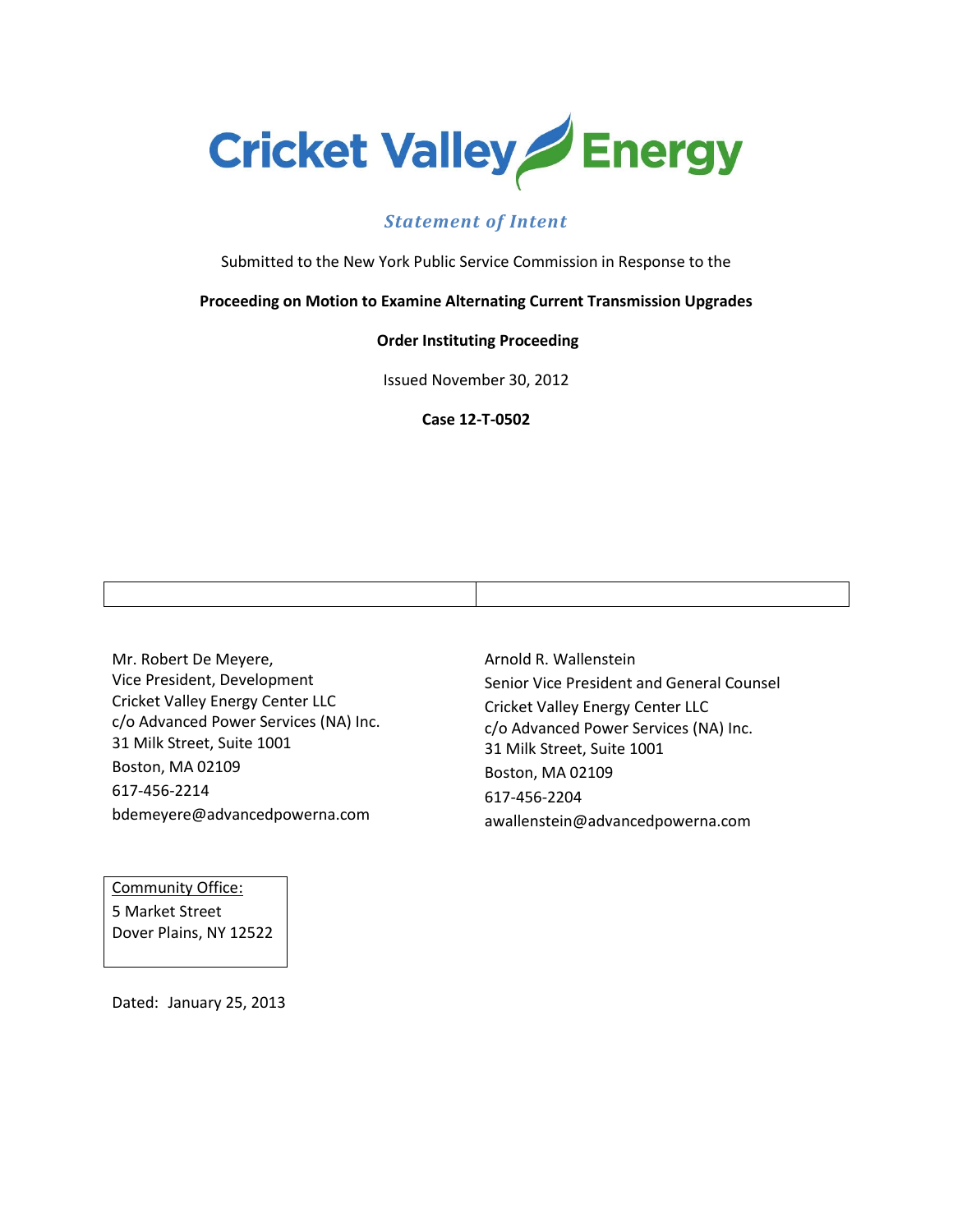#### **EXECUTIVE SUMMARY**

This Statement of Intent is submitted by Cricket Valley Energy Center LLC ("Cricket Valley" or "CVE") to the New York Public Service Commission ("PSC" or "Commission") in response to the

## **Proceeding on Motion to Examine Alternating Current Transmission Upgrades, Order Instituting Proceeding, issued November 30, 2012 in Case 12-T-0502 (the "Proceeding").**

Cricket Valley proposes to construct a new fourteen and 1/2 (14.5) mile 345 kV transmission line parallel to Consolidated Edison Company's ("ConEd") existing Line 398, 345 kV transmission line ("Line 398") on the existing ConEd right of way (the "Project"). The Project will begin at the proposed Cricket Valley substation in Dover, NY and terminate at the existing ConEd Pleasant Valley substation in Pleasant Valley, NY.

The Project's new 345kV line will connect Cricket Valley's proposed combined cycle, natural gas powered 1,080 megawatt (MW) electric generating facility ("the Generation Facility") to the NYISO administered grid at the ConEd Pleasant Valley substation. NYISO has determined that this new line is a System Upgrade Facility ("SUF") required pursuant to NYISO's tariff and, accordingly, ConEd will be required to construct or have constructed the new line on the existing ConEd right of way. The proposed Generation Facility would be located in Dover, Dutchess County, New York.

The Project is located in NYISO Zone G, to the south of and below the UPNY/SENY transmission interface, an area that has been determined by NYISO and the Commission to have significant electric transmission constraints the alleviation of which is the subject of this Proceeding.

The Project will be constructed either by CVE or ConEd and ownership thereafter will be transferred to ConEd which will maintain the Project. The Generation Facility will be constructed, owned and operated by CVE.

CVE is owned by subsidiaries of Advanced Power AG, General Electric Company and Marubeni Corporation.

The Project together with the Generation Facility will substantially contribute to achieving the PSC's goals in this Proceeding for reducing congestion, increasing grid reliability and achieving rate payer benefits for the following reasons:

- Relieves the congestion below the Leeds to Pleasant Valley transmission constraint and creates ratepayer savings;
- The NYISO CARIS Study recommended new generation at the Pleasant Valley substation (below the L-PV constraint) which would reduce ratepayer paid energy production costs by **\$330 million;**
- The NYISO New Capacity Zone Study and NYISO 2012 Reliability Needs Assessment both recommended alleviation of congestion below this corridor;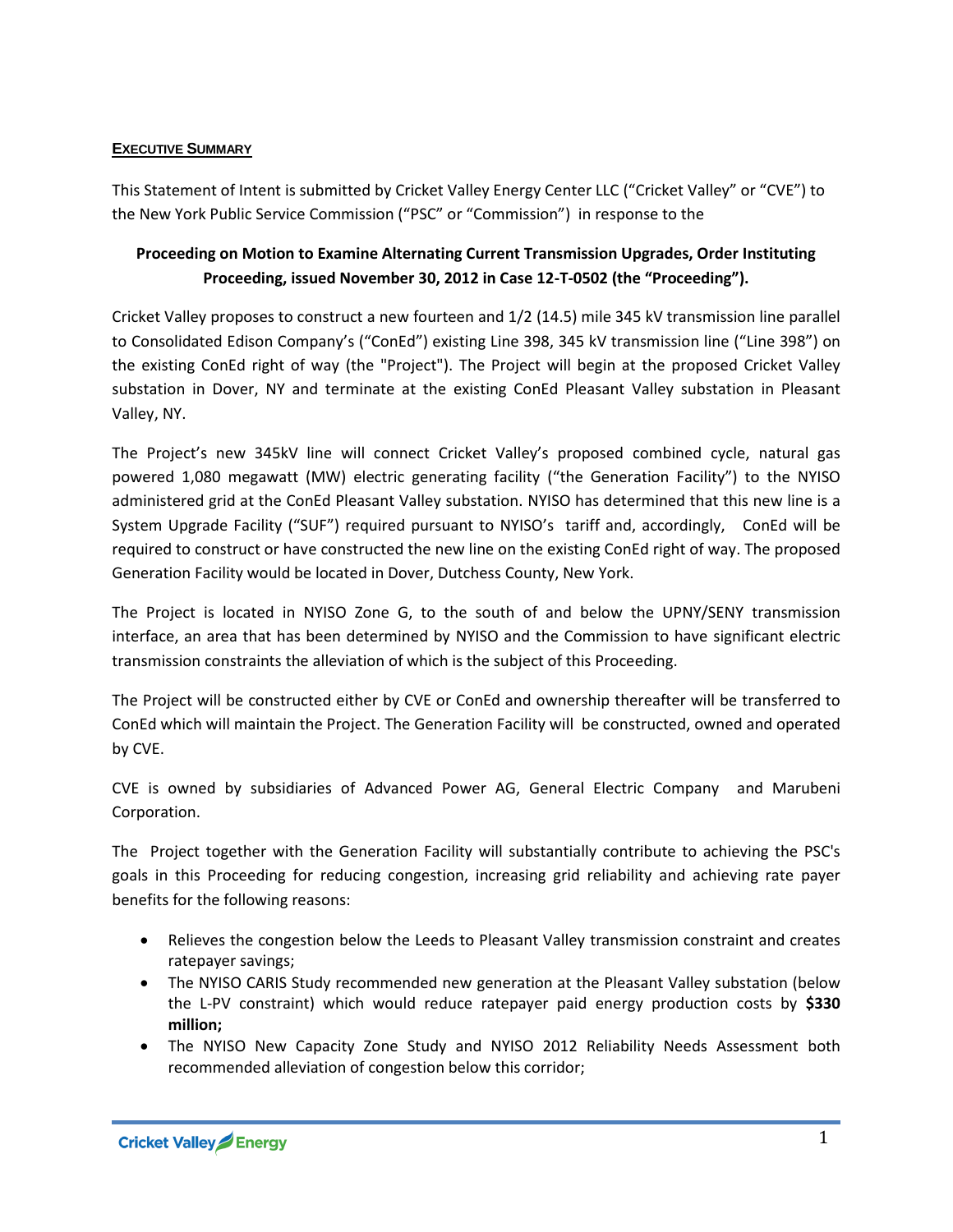- Utilizes an existing utility right of way;
- Strengthens NYISO grid into ISO-NE and Long Island Power Authority(" LIPA") service territories;
- Will be online by 2016;
- Does not anticipate ratepayer support for the Project or the Generation Facility at this time;
- Enhances grid reliability; and
- Provides environmental benefits/reduced emissions in region.

The Project expects to begin construction in 2014 and expects commercial operational in 2016, provided that the Commission grants the Project an expedited Article VII authorization to construct the Project in accordance with the outcome of this Proceeding.

#### **I. RESPONDENT INFORMATION**

The Project will be a NYISO required System Upgrade Facility and will be constructed either by CVE or ConEd pursuant to contractual arrangements to be negotiated under the NYISO tariffs. After construction is completed ownership of the Project will be transferred to ConEd which would maintain the line. The Generation Facility will be constructed, owned and operated by CVE.

Cricket Valley is a New York limited liability company and is an affiliate of Advanced Power AG ("AP"), an energy development company headquartered in Zug, Switzerland, with offices in London. AP's North American operations are managed by its Advanced Power Services (NA) Inc. subsidiary, located in Boston, Massachusetts.

AP's management has considerable experience with power generation facilities and has developed more than 9,400 MW of power generation projects in the U.S. and worldwide.

AP has entered into a Joint Development Agreement with a subsidiary of General Electric Company ("GE") for the development of the CVE Project.

GE will supply its latest 7FA Series 5 gas turbine technology, highly efficient steam turbines as well as generators to the Generation Facility; the steam turbines and generators would be manufactured in Schenectady, NY.

GE has major operations in New York's Capital Region and is one of the world's leading suppliers of power generation and energy delivery technologies. GE has installed its turbine technology at thousands of locations throughout the U.S. and around the world. GE is also one of the world's largest providers of power plant operations and maintenance services, managing more than 22,000 MW of power generation assets.

GE is a publicly traded company with a market capitalization of approximately \$200 billion USD.

Marubeni Corporation (Marubeni) owns a minority interest in the CVE Project. Marubeni has a similar strong power generation background, with ownership in more than 29,000 MW of power generation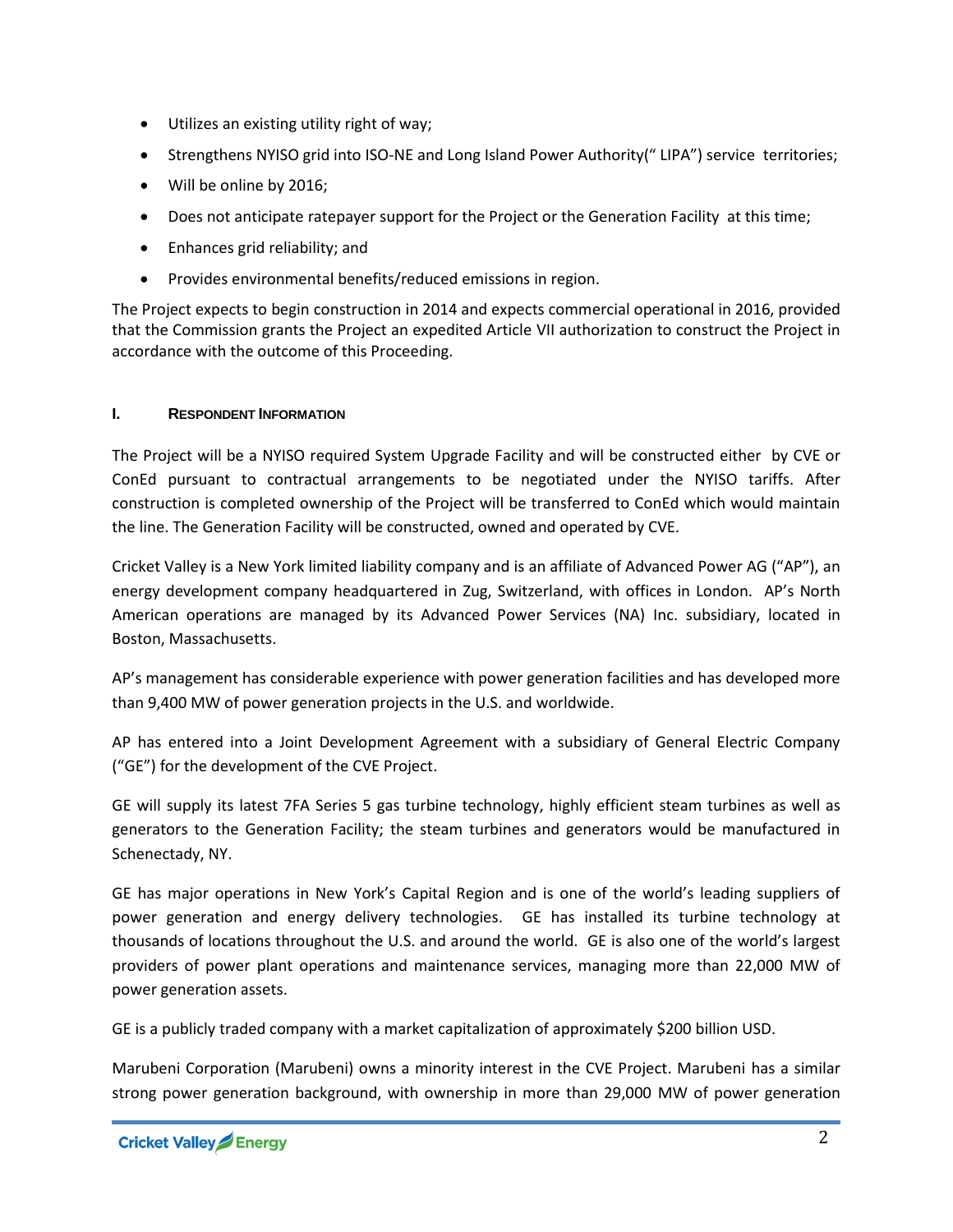facilities. Marubeni has constructed or supplied over 93,000 MW in various fuel and technology types. Marubeni Corporation manages its North American electricity sector investments through its subsidiary Marubeni Power International, Inc., based in New York, NY. Marubeni Corporation is a publicly traded company which has a market capitalization of approximately \$11 billion USD.

The collective experience and expertise of AP and its international industrial partners ensures that the Project will be developed, built and operated to the highest possible standards of the power industry.

## **II.** PROJECT DESCRIPTION

The Project is a 14.5 mile 345 KV transmission that would line parallel ConEd's existing Line 398 and would connect the proposed Generation Facility's substation (the "CVE Substation") to the existing ConEd Pleasant Valley Substation. The new line parallel to Line 398 would be constructed in the existing ConEd Line 398 right of way.

The Project is a System Upgrade Facility required by NYISO and will be constructed by CVE or by ConEd pursuant to contractual arrangements to be negotiated under the NYISO tariffs. After construction ownership of the Project will be transferred to ConEd which would maintain the line. The Generation Facility will be constructed, owned and operated by CVE.

The CVE Substation will be located in Dover, NY, approximately 14 miles east of the ConEd Pleasant Valley Substation and 3 miles west of the NY-Connecticut border. Electrically, the Project is located in NYISO Zone G, south of the congested Leeds-Pleasant Valley transmission corridor. As a result, the Project will provide additional flexibility for the NYISO to maintain reliability and proper voltage in the lower Hudson Valley (NYISO Zone G). The Project's transmission capability will be nominally 1000MW of capacity and energy.

The Project expects to begin construction in 2014 and anticipates operation in 2016, provided that the Commission grants the Project an expedited Article VII authorization to construct the Project in accordance with the outcome of this Proceeding.

The Generation Facility will consist of three (3) fast starting/load following natural gas fired, combinedcycle electric generating units. Each unit will be capable of dispatching independently to the NYISO grid, with a combined rated capacity of nominally 1,080 MW. The complete facility will be state-of-the art and one of the most efficient, flexible, and environmental-friendly generating facility in New York. The proposed Generation Facility would be located in Dover, Dutchess County, New York.

See the Project and Generation Facility location map attached as Exhibit A.

## **III. Project's Compatibility with the Goals and Benefits of the PSC's Order**

The goals of the PSC Proceeding in case 12-T-502 are (i) relieving transmission congestion in the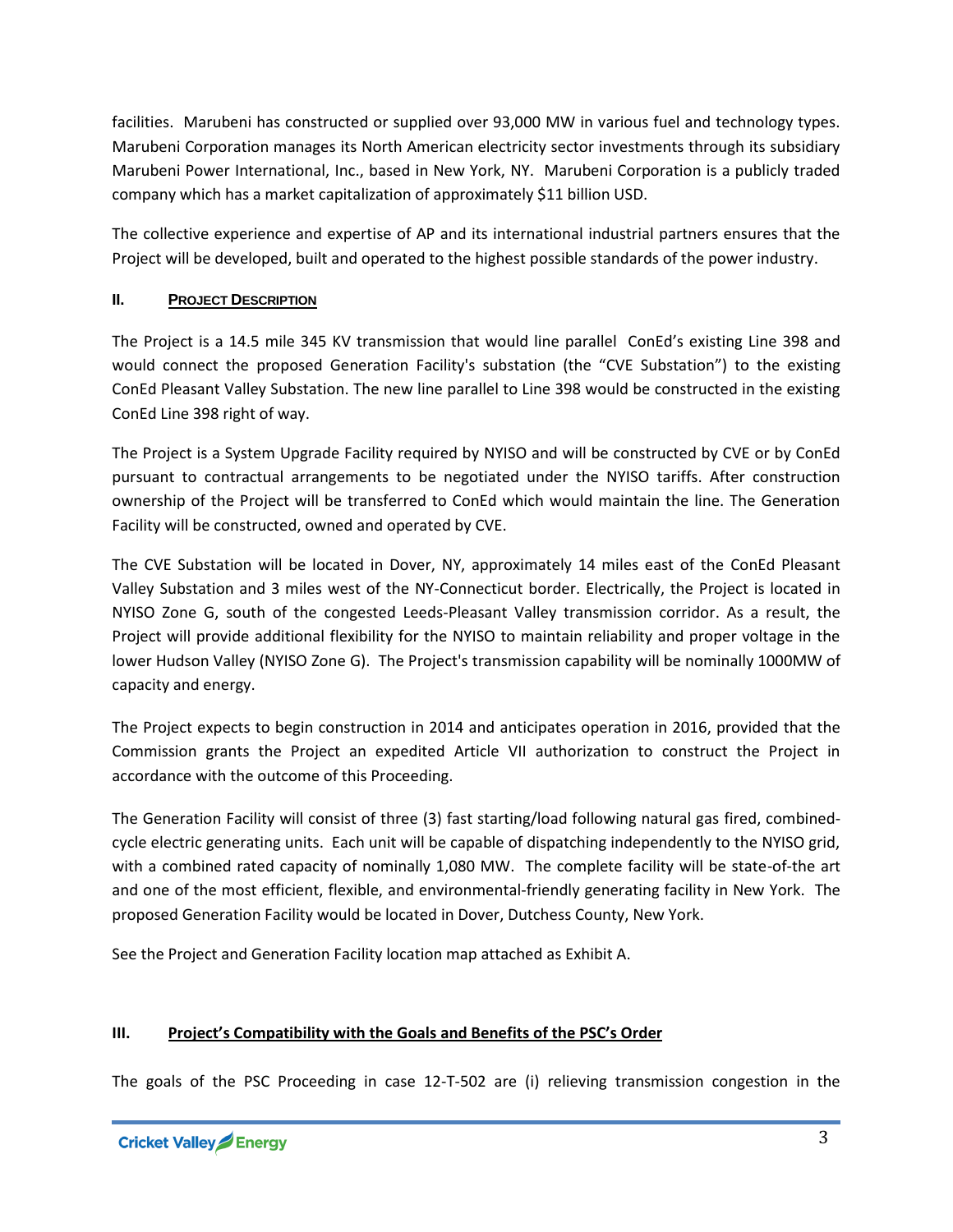UPNY/SENY corridor, (ii) enhancing the transmission system's reliability, flexibility and efficiency and mitigation of reliability problems that may arise with expected generator retirements, (iii) obtaining ratepayer benefits, which include improving system flexibility and efficiency, reducing environmental and health impacts, increasing diversity in supply, as well as long-term benefits in terms of job growth, development of efficient new generating resources at lower cost in upstate areas, and mitigation of reliability problems that may arise with expected generator retirements.<sup>1</sup> These are also congruent with goals of the State's Energy Highway Blueprint.

CVE's Project will substantially contribute to achieving the above cited PSC's goals for the reasons explained herein:

## 1. Project Location below transmission constraints; Location recommended by NYISO CARIS Study; Production cost savings of \$330 million:

The Project (i.e. the new 14.5 mile 345 kV transmission line from the new CVE Substation to the ConEd Pleasant Valley substation,) which connects the CVE 1080 MW Generation Facility to the NYISO grid, will be located **below** the congested UPNY/SENY transmission interface. The Project will provide 1080MW of power to NYISO Zone G and the New York City where the power is needed more quickly, efficiently, with less environmental impact and at a lower cost than construction of potentially hundreds of miles of transmission lines that may have multiple permitting uncertainties.

NYISO's "Congestion Assessment and Relief Integration Study" (CARIS) (March, 2012) specifically identified the addition of 1,000MW of generation *at the Pleasant Valley substation*- the exact substation at which the Project will connect the Generation Facility*-* as a solution to reduce congestion in New York State in the Leeds-Pleasant Valley transmission corridor. NYISO estimates that placement of a 1000MW generation facility adjacent to the Pleasant Valley substation would produce an estimated ten-year electricty production cost savings of **\$330 million** (present value):

The generation solution [for the Leeds-Pleasant Valley congestion] is projected to reduce congestion across NYCA for the planning horizon. The ten-year production cost savings of \$330 million (present value) are due to the uncongested location and the assumed better heat rate of the generic generating unit compared to the average system heat rate. Efficient generator solutions reduce imports from neighbors and enable a more efficient and lower cost NYCA generation market. Savings accrue in lower production cost as well as reduced congestion. **2**

Thus the NYISO CARIS study directly affirms the benefits of constructing the Project and the Generation Station at this location (i.e. near the Pleasant Valley substation) on the NYSIO grid.

Moreover, the recently issued NYSIO "New Capacity Zone Report" (January 2013) also states that there are transmission constraints on the UPNY/SENY transmission interface which is constraining 849.2 MW of generation from moving from Zones A through F to Zones G through I, thus indicating the need for a new capacity zone for Zones G- I.<sup>3</sup>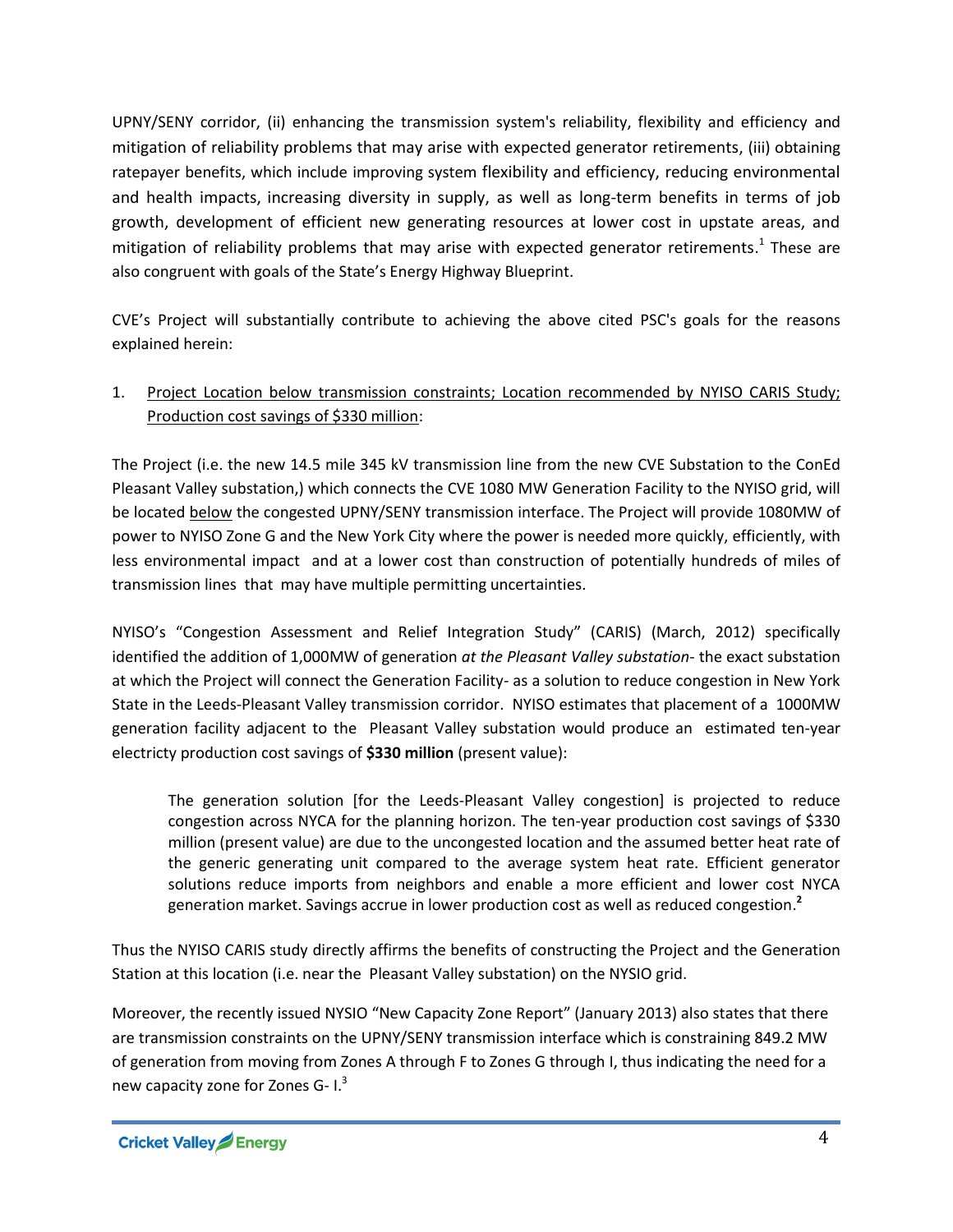The Project and associated Generation Facility are therefore perfectly located to alleviate the transmission congestion along the UPNY/SENY transmission corridor specifically identified by the NYISO 2013 New Capacity Zone Report.

Finally, the NYISO 2012 "Reliability Needs Assessment" (September, 2012) further confirms transmission congestion above the Leeds-Pleasant Valley corridor and describes transmission system overload over the UPNY/SENY interface in case of retirements of certain generators. <sup>4</sup> The Reliability Needs Assessment report goes on to state that:

The Reliability Needs for resource adequacy in 2020 through 2022 can be satisfied through the addition of compensatory MWs in Zones G through K below the transmission constraint on the UPNY/SENY interface.<sup>5</sup>

The NYISO 2012 Reliability Needs Assessment thus further confirms that there are transmission constraints below the Leeds-Pleasant Valley transmission corridor. The Project and the Generation Facility, being below this constraint and located in Zone G can relieve this congestion at a lower net overall cost to ratepayers given the \$330 million electricity production cost savings predicted by the NYISO CARIS Study.

#### 2. Project Online by 2016:

The Project can deliver the power below the transmission constraints at an earlier date than the alternative of construction of hundred miles of new transmission lines and taking of new right of ways that would be required to bring the equivalent amount of power from Canada or upstate New York to downstate New York which CVE believes will consume more time and be more costly to the ratepayers. The Project would only be 14 miles long and would be built within the existing ConEd right of way currently used for Line 398. There is suitable space within the existing right of way for the Project's parallel transmission line no eminent domain land takings are anticipated. The Project could commence construction in 2014 and be online by 2016 if the PSC granted the Project an Article VII approval in a timely manner.

## 3. Project requires no ratepayer funding:

As of this date it is planned that the Project and Generation Facility will be privately financed and will not require direct rate-payer supported funding, unlike other transmission projects which have been proposed in the Energy Highway Blueprint. The Project and Generation Facility will therefore expose ratepayers to significantly reduced risk of cost-overruns, etc. CVE and its owners will invest over \$1 billion in privately financed capital to construct the Project and the Generation Facility.

After the Project is constructed the new line will be transferred to ConEd. However, Cricket Valley would supply the permitting and construction funding for the Project and would not receive any ratepayer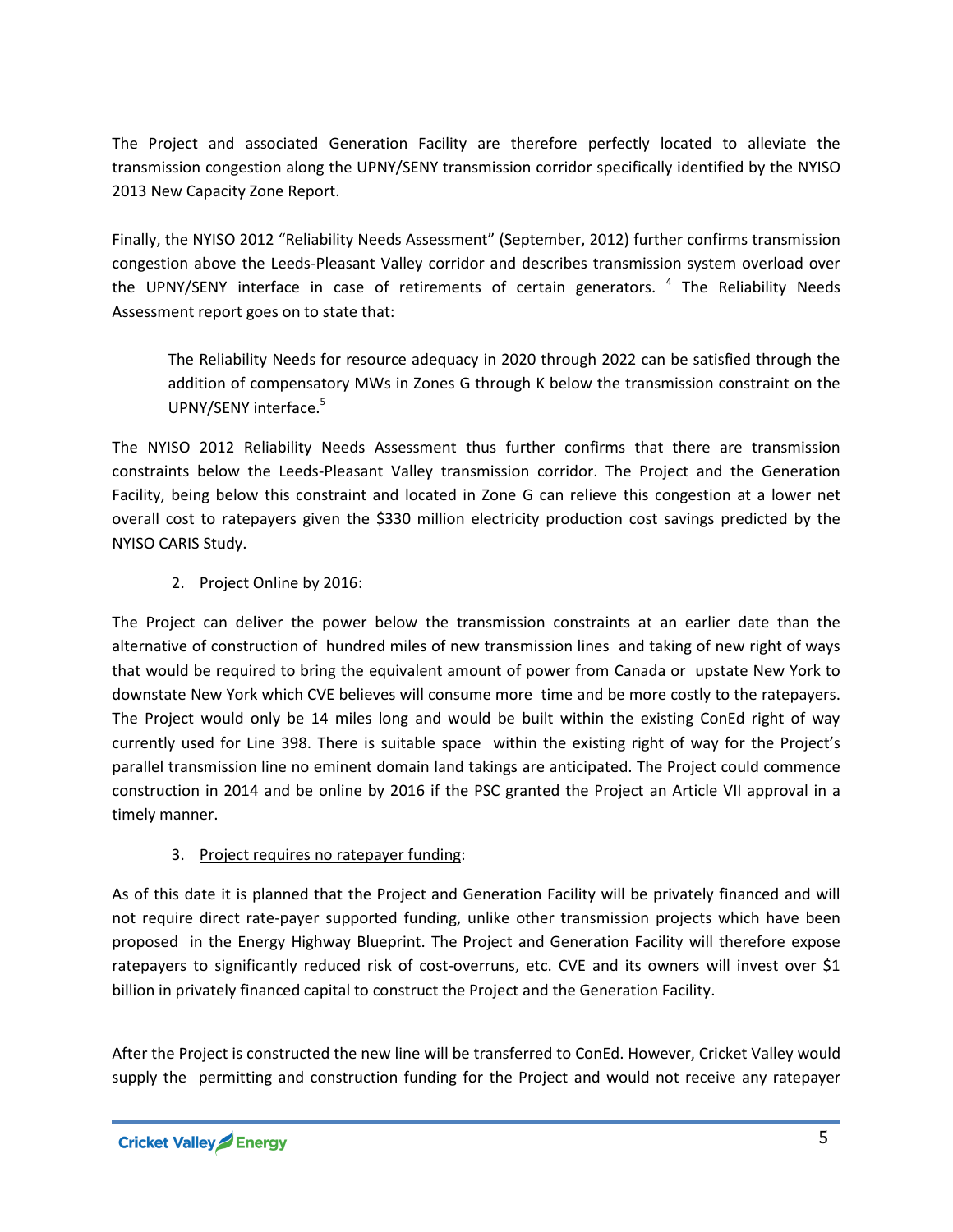paid subsidy during that period. Moreover, if the Generation Facility were to receive any contract, awarded in a fair auction conducted by, for example, the State of New York public authority or by a New York investor owned utility company in the form of off-take agreements, then there would be some ratepayer funding, but the amounts would have to be determined if and when those agreements are awarded.

# 4. Project strengthens NY-NE import transfer capability and transmission grid reliability into ISO-NE and LIPA:

The Project will add a new line and state of the art protection/communication scheme parallel to the existing Line 398 from the ConEd Pleasant Valley (PV) substation to the Northeast Utilities Long Mountain (LM) substation in New Milford, Connecticut. This additional parallel line will strengthen the PV to LM connection of the NYISO grid to the ISO NE grid, providing greater reliability of transmission for imports to, and exports from, ISO-NE. This new line will also strengthen transmission capacity into the LIPA territory which has recently been heavily stressed by the hurricane Sandy. The new line will also help alleviate the reliability risk any failures on the degraded 183 shunts on the existing ConEd 398 feeder line.

The Project and Generation Facility are located well away from the Atlantic coast and will strengthen this section of the grid's ability to withstand the effects of any future hurricanes or major coastal flooding events. The Project thus adds additional geographical diversity of power generation for a more reliable grid in case the LIPA area of the grid and its associated generation should be lost or damaged in the future by major storm events. The Project and Generation Facility can supply grid back-up to supply electricity into NYSIO Zones J and K.

# 5. Project and Generation Facility reduce regional emissions, support increased use of renewables and enhance grid reliability:

The Project with the associated Generation Facility will provide environmental benefits by reducing regional air emissions and greenhouse gas emissions. The CVE "Security Constrained Economic Dispatch Analysis" (SCED), provided to the PSC as part of CVE's Petition filed under Public Service Law Section 68 for the Generation Facility's Certificate of Public Convenience and Necessity ("Section 68 Petition"), projects decreased NO<sub>x</sub> emissions in New York State by an average of 2.05% per year, decreased SO<sub>2</sub> emissions by an average of 1.53% per year, and a decrease of total  $CO<sub>2</sub>$  emissions by an average of 0.1% per year. 6

Since the Project is only 14 miles long on an existing right of way currently used for ConEd's Line 398, it will likely cause substantially less environmental impact than the alternative construction of hundreds of miles of new transmission lines on new rights of way in undisturbed territory. Also, the line losses over hundreds of miles of new transmission lines will be significant, causing lost generation. The associated emissions from this lost generation mean that there will ultimately be more emissions per MW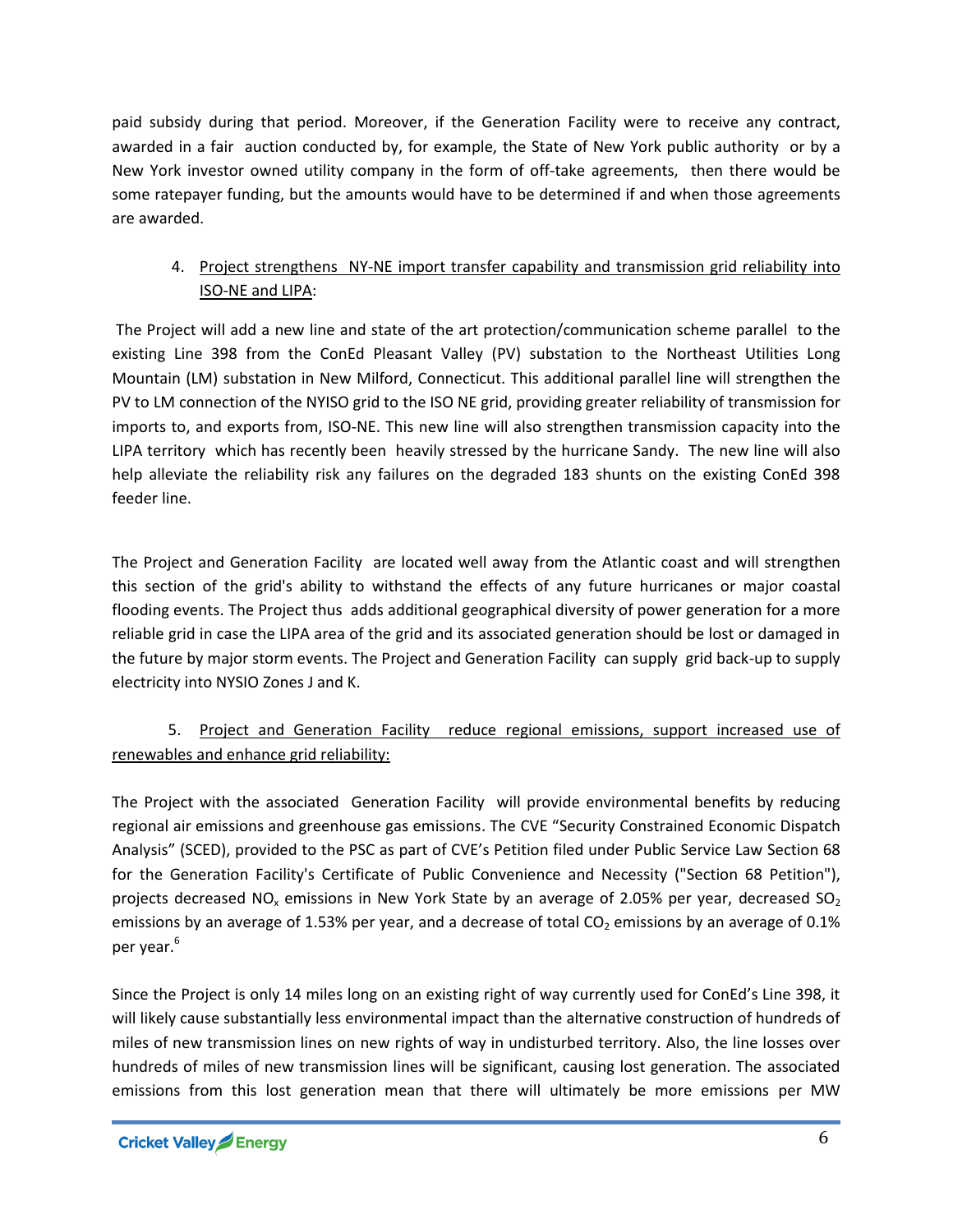generated transmitted over the hundreds of miles of new transmission lines than from the Project and the Generation Facility.

The Project and Generation Facility's quick ramping-up capabilities can support the intermittent generation of solar and wind powered facilities because its power can be quickly dispatched to where it is needed on the NYISO grid when the renewable energy facilities cannot generate power (because of lack of wind or solar resource.) Therefore, the Project and its associated Generation Facility can enable increased use of renewable resources by providing the needed backup capacity i.e., insurance, to maintain grid reliability.

The Generation Facility, which will utilize state- of-the art combined cycle technologies will be among the most efficient energy generators in the State. According to the Security Constrained Economic Dispatch Analysis submitted to the Commission, the Generation Facility will be dispatched by NYISO ahead of less efficient higher emitting generators, causing those units to operate less frequently, thereby yielding net air quality benefits and production cost savings across the region, as noted above.<sup>7</sup>

Finally, NYISO's "2012 Power Trends Report" recognizes that the adoption of regulatory mandates by Federal and State governments designed to reduce  $CO<sub>2</sub> NO<sub>x</sub>$  and  $SO<sub>2</sub>$  emissions will likely force the early retirement of older, inefficient electric generating plants representing *more than half* the installed generating capacity in New York State. This could result in unplanned plant retirements that would impact grid reliability.<sup>8</sup> By connecting the Generation Facility to the grid, the Project can serve as a replacement resource for the retirement of oil and coal burning facilities caused by the imposition of strict new environmental regulations, or by the retirement of any other generation facility. Due to the Generation Facility's superior low heat rate, it will be dispatched by NYISO ahead of older and less efficient generators, causing those units to operate less frequently eventually forcing these facilities to retire due to high heat rates and low capacity factors.

## **IV. Project In-Service Date and Project Development Schedule**

The Project will need an Article VII approval from the Commission to build the new 345 kV transmission line. Estimated time to undertake engineering and environmental studies needed for the preparation of the Project's Article VII application is approximately six months. Estimated time for approval by the Commission of the Project's Article VII Petition is an additional eighteen months. Total elapsed time is twenty-four months to complete the Article VII approval process.

The need for a new line paralleling the existing Line 398 arose out of the NYISO 2011 Class Year studies for interconnection of the Generation Facility to the NYISO administered grid. NYSIO has determined that Cricket Valley must construct the new line (the Project) as a System Upgrade Facility (SUF) in order to permit the Generation Facility to interconnect with the NYISO grid without causing any reliability or stability problems. The final technical requirements of the Project will be defined by NYSIO and by ConEd, which is the interconnecting transmission owner and also owns the right of way for the existing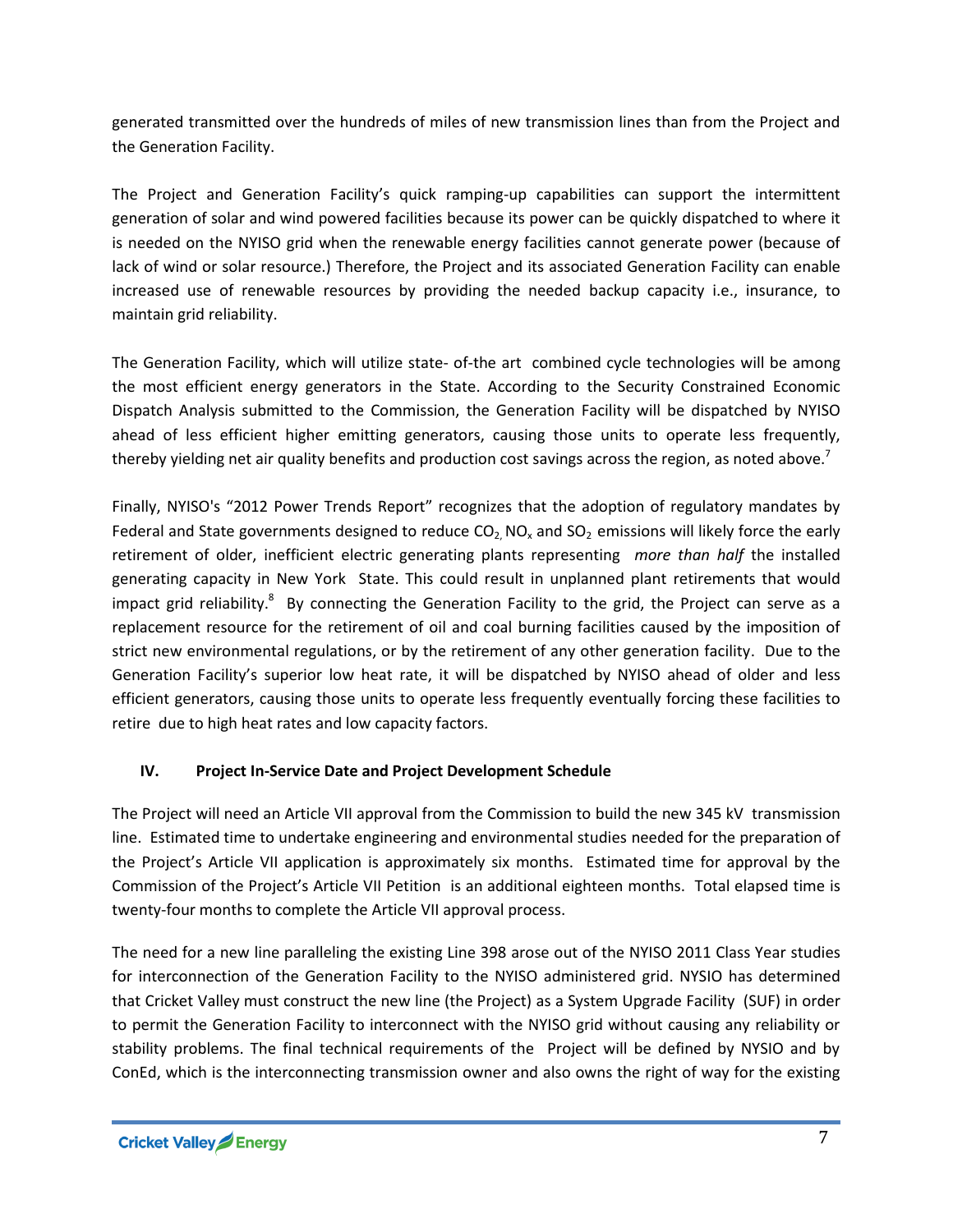Line 398. It is expected that the final technical requirements for the new line which constitutes the Project will not be issued until ConEd and NYISO complete the final Class Year 2011 SUF studies, expected to be completed in March 2013.

It is anticipated that ConEd will be filing the Article VII application for the Project with the Commission because (i) ConEd will be required to construct the Project's new line as an SUF under the NYISO Tariff, (ii) the Project's new line is expected to be on ConEd's existing right of way for Line 398 and (iii) ownership of the Project will be given to ConEd upon completion of construction of the Project. Cricket Valley would reimburse ConEd as necessary for its costs incurred in the Article VII proceeding. Cricket Valley is currently in the process of engaging the engineering and environmental team to do the preliminary work necessary for a Project Article VII filing with the Commission. Cricket Valley initiated the preliminary work for the Project's Article VII application to the PSC in December, 2013.

The Project expects to begin construction in 2014 and is anticipated to be operational in 2016, together with the Generation Facility, provided that the Commission grants the Project an Article VII approval in a timely manner in accordance with the outcome of this Proceeding.

NYDEC issued its SEQRA Findings Statement for the Generation Facility on September, 26, 2012, certifying the completion of the DEC's DEIS/FEIS SEQRA process. The Generation Facility's Air and wetlands permits were issued to the Generation Facility by the NYDEC on September 27, 2012. The Town of Dover has already issued the Generation Facility a variance from the Zoning Ordinance and CVE expects that the Town of Dover will also grant a Special Use Permit to the Generation Facility in January, 2013. Finally, the Generation Project's Section 68 Petition for a Certificate of Public Convenience and Necessity is expected to be issued in the first quarter of 2013.

An EPC contractor for the Generation Facility has been selected and primary terms of construction have been agreed upon.

The Generation Facility therefor has been issued almost all the permits needed for construction and is expected to be construction ready in the first quarter of 2013.

## **V. General Financial Structure; No Need for PSC or FERC Issued Rates; Economic benefits.**

As of this date it is anticipated that the Project and the Generation Facility will be privately funded and no direct rate-payer support will be requested from the Commission or from FERC. There will be no ratepayer exposure to cost over-runs. The fact that Cricket Valley is not requesting financial support from ratepayers for the Project or for the Generation Facility is a tremendous benefit for the ratepayers and the public, while at the same time injecting over \$1 billion in privately funded investment into the New York state economy.

After the Project is constructed the new line will be transferred to ConEd. However, Cricket Valley would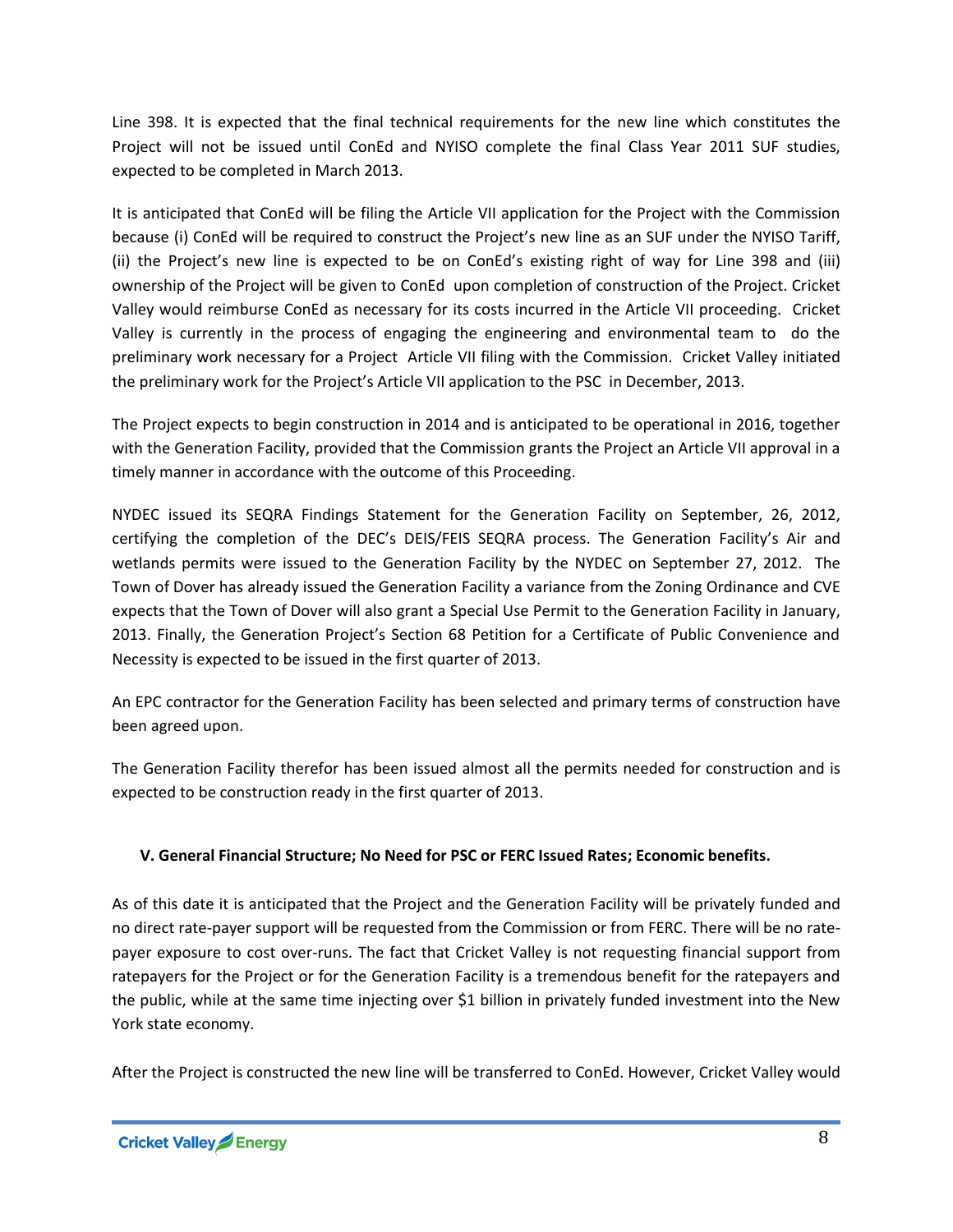supply the permitting and construction funding for the Project and would not receive any direct ratepayer subsidy. As noted above, if the Generation Facility were to receive any contract, awarded in an auction conducted by, for example, a State of New York public authority or by a New York investor owned utility company in the form of off-take agreements, then there would be some ratepayer funding, but the amounts would have to be determined if and when those agreements are awarded.

Moreover, the Project and the Generation Facility will generate substantial tax revenue to the benefit of the Dover School District, the Town of Dover and Dutchess County. They will also create an estimated 750 construction jobs, 28 high paying permanent jobs. Dutchess County will gain \$224.3 million in economic benefits during construction and \$22 million in annual secondary economic benefits.<sup>9</sup>

## **V. NYISO Interconnection Study Status of the Project.**

The Generation Facility has NYISO Queue #310 and is participating in the NYISO Large Facility Interconnection Process for interconnection to the NYISO administered electrical transmission grid. A Feasibility Study and System Reliability Impact Study have been completed by NYISO and Cricket Valley is part of NYISO Class Year 2011. NYSIO and ConEd are currently studying the configuration and cost of the SUFs needed to interconnect the Generation Facility to the NYSIO grid. An assessment of "deliverability" of the Generation Facility's Project's 1,080 MW of capacity resource will also be part of the Class Year 2011 study which will result in the specification of "System Deliverability Upgrades" to ensure the Generation Facility's capacity is deliverable throughout the NYISO system.

As noted above, NYISO has determined, based on the preliminary 2011 Class Year Studies, that a new line paralleling the existing Line 398 will be need as a transmission SUF. This new transmission line is the origination of the Project. It is expected that the final 2011 Class Year studies finalizing the SUFs that must be constructed by Cricket Valley and the technical requirements for the new line which constitutes the Project will be issued after ConEd and NYISO complete the 2011 Class Year studies, expected in March 2013.

Thus the Generation Facility has nearly completed the NYISO interconnection process and the final technical requirements of SUFs needed to be constructed by CVE will be issued in the expected mid-March completion of the 2011 Class Year. At that time, CVE expects that, as a result of negotiated agreements with ConEd pursuant to NYISO tariffs, that Cricket Valley and ConEd will collaborate to complete the preliminary engineering and environmental studies needed for a complete Article VII application to be submitted to the Commission for the Project.

# **VI. Project Utilization of Existing Rights of Way**

As noted above, the Project expects to use the existing right of way for the ConEd Line 398 connecting from the Pleasant Valley substation to the Northeast Utilities Long Mountain Substation in New Milford, Connecticut. Definitive arrangements for use of the ConEd right of way for the Project will be finalized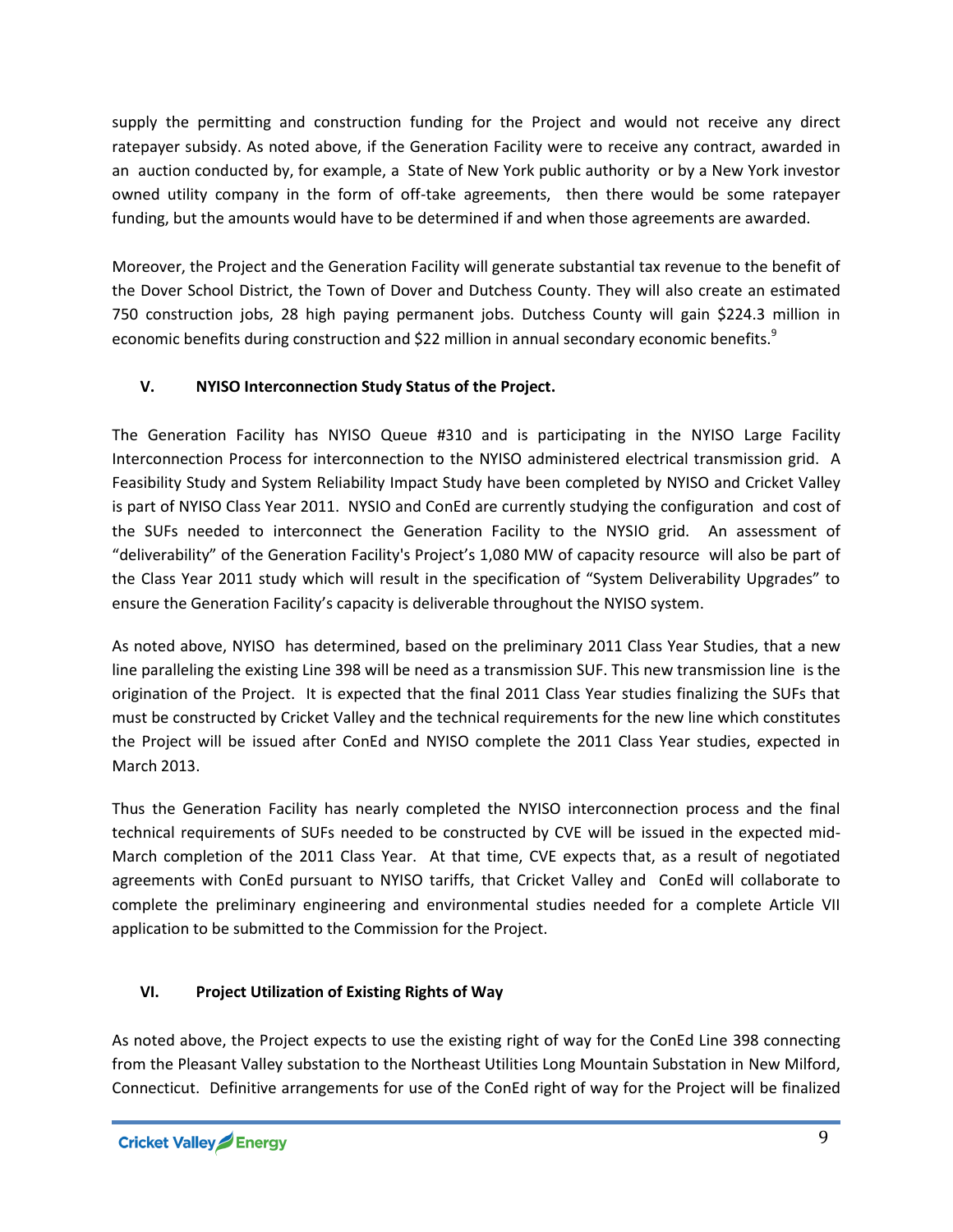after the completion of the NYISO 2011 Class Year studies, including the requirement to build the new line parallel to Line 398 i.e. the Project described herein.

See the Project and Generation Facility location map attached as Exhibit A which shows the existing ConEd Line 398 right of way.

#### **VII. Preliminary Cost Estimates for the Project**

Based on solicitations from reputable contractors with high voltage transmission and distribution (T&D) experience, the total Project cost is estimated with the range of \$41.3 million to \$53.7 million. The following are the major cost items attributing to the total estimate:

- Transmission Line (Design, Construct, Commission): \$35MM to \$45.5MM
- Project Permitting and Development: \$3.7MM to \$4.7MM
- Soft Costs (Construction Interest, Bonding, Finance Cost): \$2.6MM to \$3.5MM

#### **CONCLUSIONS**

The Project and associated Generation Facility can meet or exceed all of the goals and objectives of the PSC's proceeding, including:

- Alleviation of transmission congestion because of:
	- Project location below the Leeds Pleasant Valley transmission constraint;
	- Generation location at the Pleasant Valley substation recommended by NYSIO CARIS Study;
	- NYISO CARIS study estimate of production cost savings of \$330 million;
	- NYISO 2013 New Capacity Zone study and NYISO 2012 Reliability Needs Assessment recommending relief of transmission congestion in Zone G below the Leeds Pleasant Valley corridor.
- Online by 2016;
- Anticipated no Project ratepayer funding needed;
- Project strengthens transmission grid into ISO-NE and LIPA territories;
- Project and associated Generation Facility produces environmental benefits and reduced emissions;
- Project enhances grid reliability;
- Project and associated Generation Facility supports use of renewables;
- Project and associated Generation Facility produces efficient energy production;
- Replacement source for anticipated plant retirements;
- Location away from coast;
- Project uses existing utility right of way;
- Generation Facility will have all its state and local permits by March 2013 and will be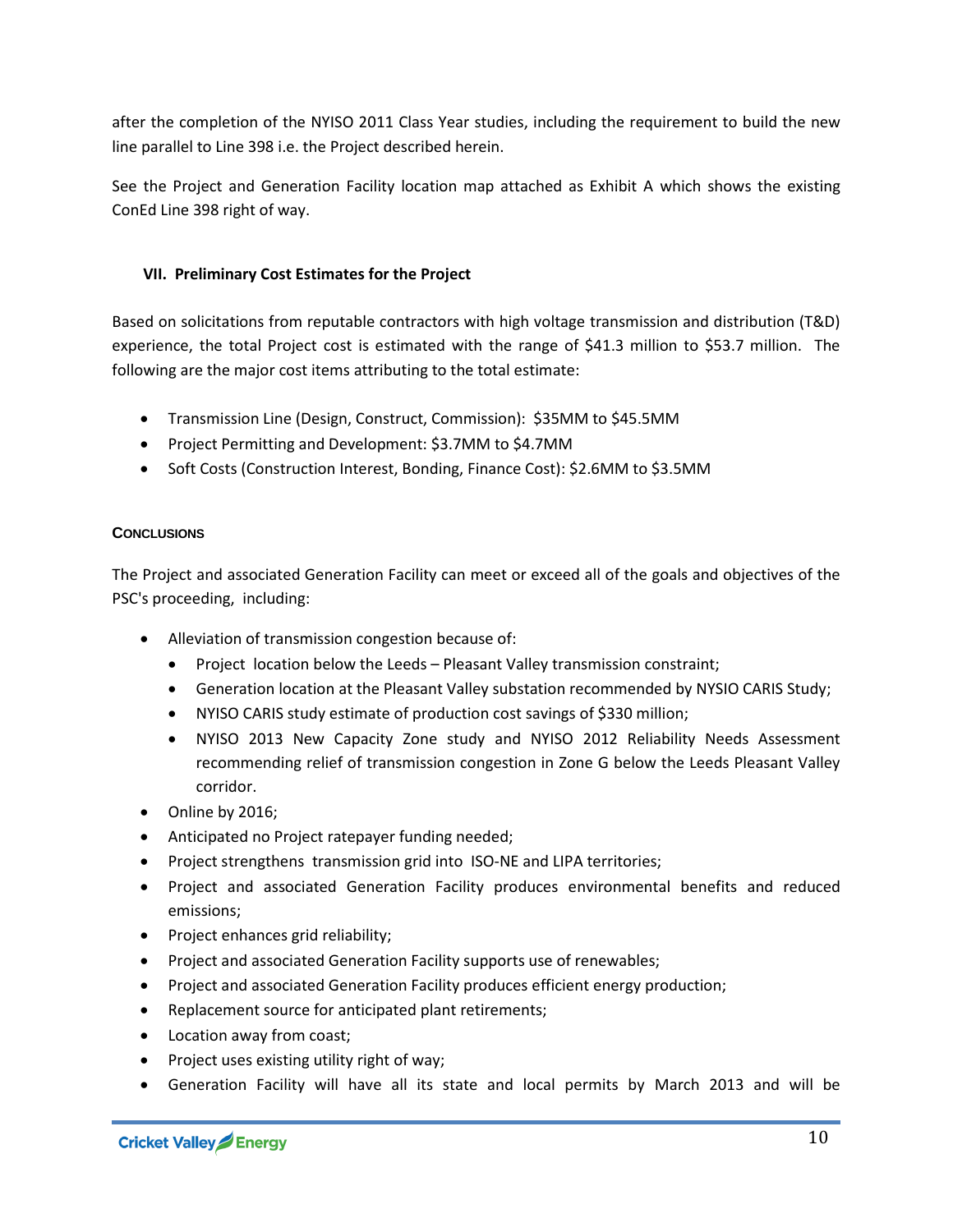construction ready at that time;

- Project is a required NYISO SUF and has nearly completed the NYISO Class Year 2011 study and interconnection process;
- Project and Generation Facility produce substantial tax revenues for the Town of Dover and will create an estimated 750 construction jobs, 28 high paying permanent jobs with Dutchess County economic benefits of \$224.3 million during construction and \$22 million annually.

The Project expects to begin construction in 2014 and plans to be operational in 2016, together with the CVE Generation Facility, provided that the Commission grants the Project an Article VII approval in a timely manner in accordance with the outcome of this Proceeding.

Cricket Valley respectfully requests that the Commission review Cricket Valley's Statement of Intent and consider granting Cricket Valley Cricket Valley an expedited Article VII approval in accordance with the procedures, requirements and outcome of this Proceeding.

Respectfully submitted:

Robert De Meyere Vice President Development

Arnold R. Wallenstein Senior Vice President and General Counsel